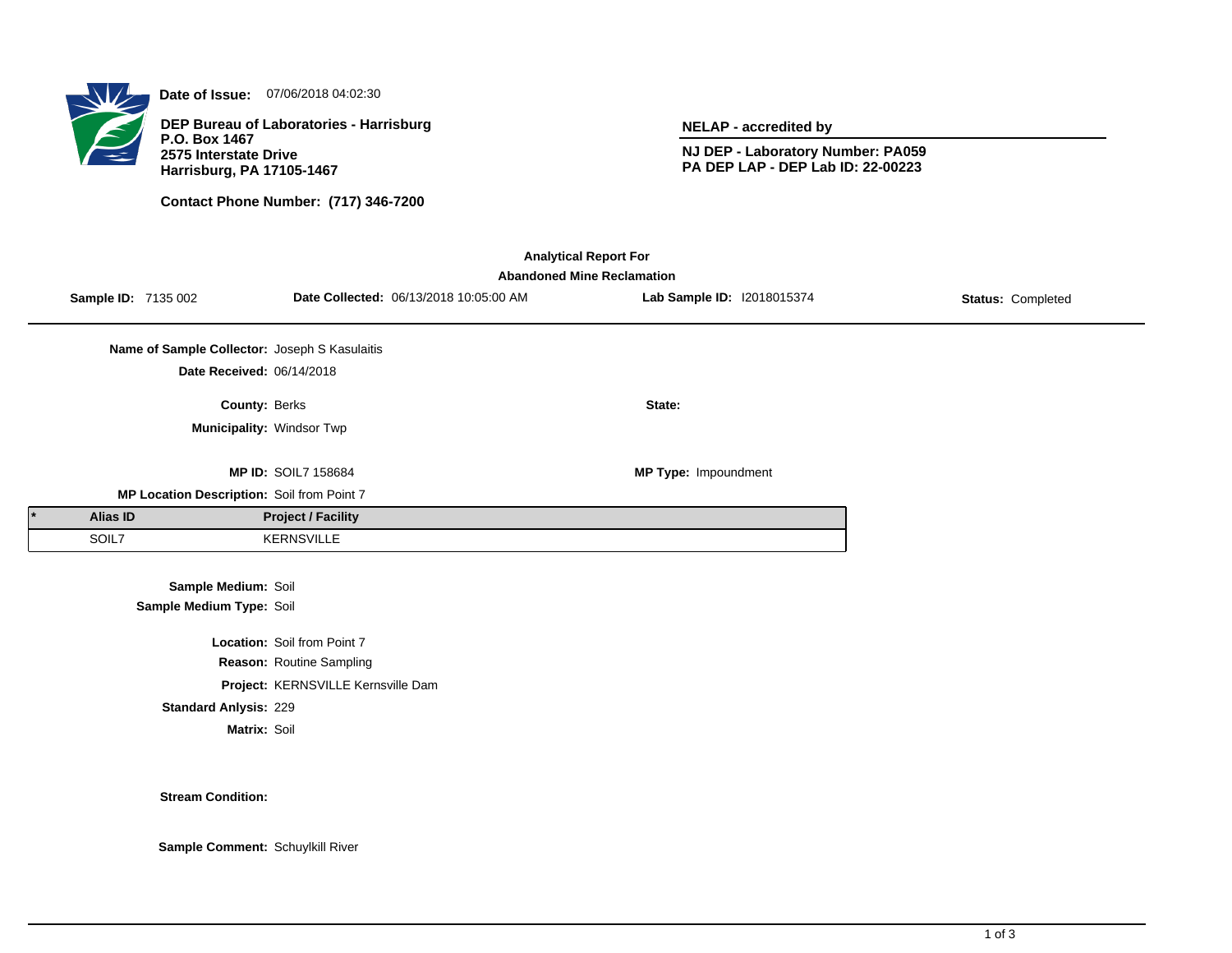## **Analytical Report For Abandoned Mine Reclamation**

| <b>Sample ID: 7135 002</b>                                          | Date Collected: 06/13/2018 10:05:00 AM |                         | Lab Sample ID: I2018015374    |                    | <b>Status: Completed</b> |  |
|---------------------------------------------------------------------|----------------------------------------|-------------------------|-------------------------------|--------------------|--------------------------|--|
| <b>Test Codes / CAS # - Description</b>                             |                                        | <b>Reported Results</b> | <b>Date And Time Analyzed</b> | <b>Approved by</b> | <b>Test Method</b>       |  |
| 80002K ACID DIGESTION / ICP ANALYSIS                                |                                        | 0.0 Each                | 06/14/2018 12:00 PM           | <b>MBOTTS</b>      | EPA 3051                 |  |
| 46909K2 Antimony, MG/KG Dry WT Basis                                |                                        | <1.220 MG/KG            | 06/18/2018 11:50 AM           | <b>SCHOY</b>       | EPA 6020B                |  |
| 46903K2 Arsenic, MG/KG Dry WT Basis                                 |                                        | 4.290 MG/KG             | 06/18/2018 11:50 AM           | <b>SCHOY</b>       | EPA 6020B                |  |
| 90002S ASTM-A H2O Leach*                                            |                                        | 0 Each                  | 06/19/2018 12:00 AM           | <b>FHUNZIKER</b>   | ASTM D3987-06            |  |
| 46901K BARIUM, MG/KG DRY WT. BASIS                                  |                                        | 132 MG/KG               | 06/18/2018 10:22 AM           | <b>MBOTTS</b>      | EPA 6010 D               |  |
| 46910K2 Beryllium, MG/KG Dry WT Basis                               |                                        | 1.290 MG/KG             | 06/18/2018 11:50 AM           | <b>SCHOY</b>       | EPA 6020B                |  |
| 46022K Boron, MG/KG Dry Wt. Basis                                   |                                        | <24.5 MG/KG             | 06/18/2018 10:22 AM           | <b>MBOTTS</b>      | EPA 6010 D               |  |
| 46309K2 Cadmium, MG/KG Dry WT Basis                                 |                                        | <0.612 MG/KG            | 06/18/2018 11:50 AM           | <b>SCHOY</b>       | EPA 6020B                |  |
| 46308K CHROMIUM, MG/KG DRY WT. BASIS                                |                                        | 21.7 MG/KG              | 06/18/2018 10:22 AM           | <b>MBOTTS</b>      | EPA 6010 D               |  |
| 46908K2 Cobalt, MG/KG Dry WT Basis                                  |                                        | 16.500 MG/KG            | 06/18/2018 11:50 AM           | <b>SCHOY</b>       | EPA 6020B                |  |
| 46257K COPPER, MG/KG DRY WT. BASIS                                  |                                        | 21.000 MG/KG            | 06/18/2018 10:22 AM           | <b>MBOTTS</b>      | EPA 6010 D               |  |
| 41032L Hexavalent Chromium dry weight                               |                                        | <24.99 UG/KG            | 06/21/2018 04:14 PM           | <b>FVODOPIVEC</b>  | EPA 218.6                |  |
| 41032A Hexchrome ASTM Leach                                         |                                        | $<$ 1.0 UG/L            | 06/21/2018 04:14 PM           | <b>FVODOPIVEC</b>  | EPA 218.6                |  |
| 46258K2 Lead, , MG/KG Dry WT Basis                                  |                                        | 13.500 MG/KG            | 06/18/2018 11:50 AM           | <b>SCHOY</b>       | <b>EPA 6020B</b>         |  |
| 46255K MANGANESE, MG/KG DRY WT. BASIS                               |                                        | 793 MG/KG               | 06/18/2018 10:22 AM           | <b>MBOTTS</b>      | EPA 6010 D               |  |
| 46259K MERCURY, MG/KG DRY WT. BASIS                                 |                                        | <0.122 MG/KG            | 06/18/2018 02:17 PM           | <b>FHUNZIKER</b>   | <b>EPA 7471B</b>         |  |
| 46307K2 Nickel, MG/KG Dry WT Basis                                  |                                        | 29.300 MG/KG            | 06/18/2018 11:50 AM           | <b>SCHOY</b>       | EPA 6020B                |  |
| 40005K PERCENT MOISTURE IN SOIL*                                    |                                        | 19.98 %                 | 06/15/2018 10:30 AM           | <b>MBOTTS</b>      | <b>SM 2540G</b>          |  |
| 40006K PERCENT SOLID CONTENT*                                       |                                        | 80.02 %                 | 06/15/2018 10:30 AM           | <b>MBOTTS</b>      | SM 2540G                 |  |
| 40004K Sample Weight, g                                             |                                        | 0.5100 GRAMS            | 06/14/2018 12:00 PM           | <b>MBOTTS</b>      | EPA 3051                 |  |
| 46904K2 Selenium, MG/KG Dry WT Basis                                |                                        | <4.290 MG/KG            | 06/18/2018 11:50 AM           | <b>SCHOY</b>       | EPA 6020B                |  |
| 46902K2 Silver, MG/KG Dry WT Basis                                  |                                        | <0.612 MG/KG            | 06/18/2018 11:50 AM           | <b>SCHOY</b>       | EPA 6020B                |  |
| 46911K2 Thallium, MG/KG Dry WT Basis                                |                                        | <1.220 MG/KG            | 06/18/2018 11:50 AM           | <b>SCHOY</b>       | EPA 6020B                |  |
| 46912K TIN, MG/KG DRY WT. BASIS                                     |                                        | <24.5 MG/KG             | 06/18/2018 10:22 AM           | <b>MBOTTS</b>      | EPA 6010 D               |  |
| 46913K VANADIUM, MG/KG DRY WT. BASIS                                |                                        | 22.2 MG/KG              | 06/18/2018 10:22 AM           | <b>MBOTTS</b>      | EPA 6010 D               |  |
| LFB reading was above upper limit for V. Result may be biased high. |                                        |                         |                               |                    |                          |  |
| 40722W WAD Cyanide ASTM Leach ug/Kg                                 |                                        | <0.0750 MG/KG           | 06/19/2018 08:25 AM           | <b>TVOROBEYCH</b>  | EPA KELADA-01            |  |
| 40719W WAD Cyanide ASTM Leach ug/L                                  |                                        | $< 003$ MG/L            | 06/19/2018 08:25 AM           | <b>TVOROBEYCH</b>  | EPA KELADA-01            |  |
| 46905K ZINC, MG/KG DRY WT. BASIS                                    |                                        | 76.5 MG/KG              | 06/18/2018 10:22 AM           | <b>MBOTTS</b>      | EPA 6010 D               |  |

The results of the analyses provided in this laboratory report relate only to the sample(s) identified therein. Unless otherwise noted, the results presented on this laboratory report meet all requirements of the 2009 TNI standard. Sample was in acceptable condition when received by the Laboratory. Any exceptions are noted in the report. \* denotes tests that the laboratory is not accredited for

Taru Upadhyay, Technical Director, Bureau of Laboratories